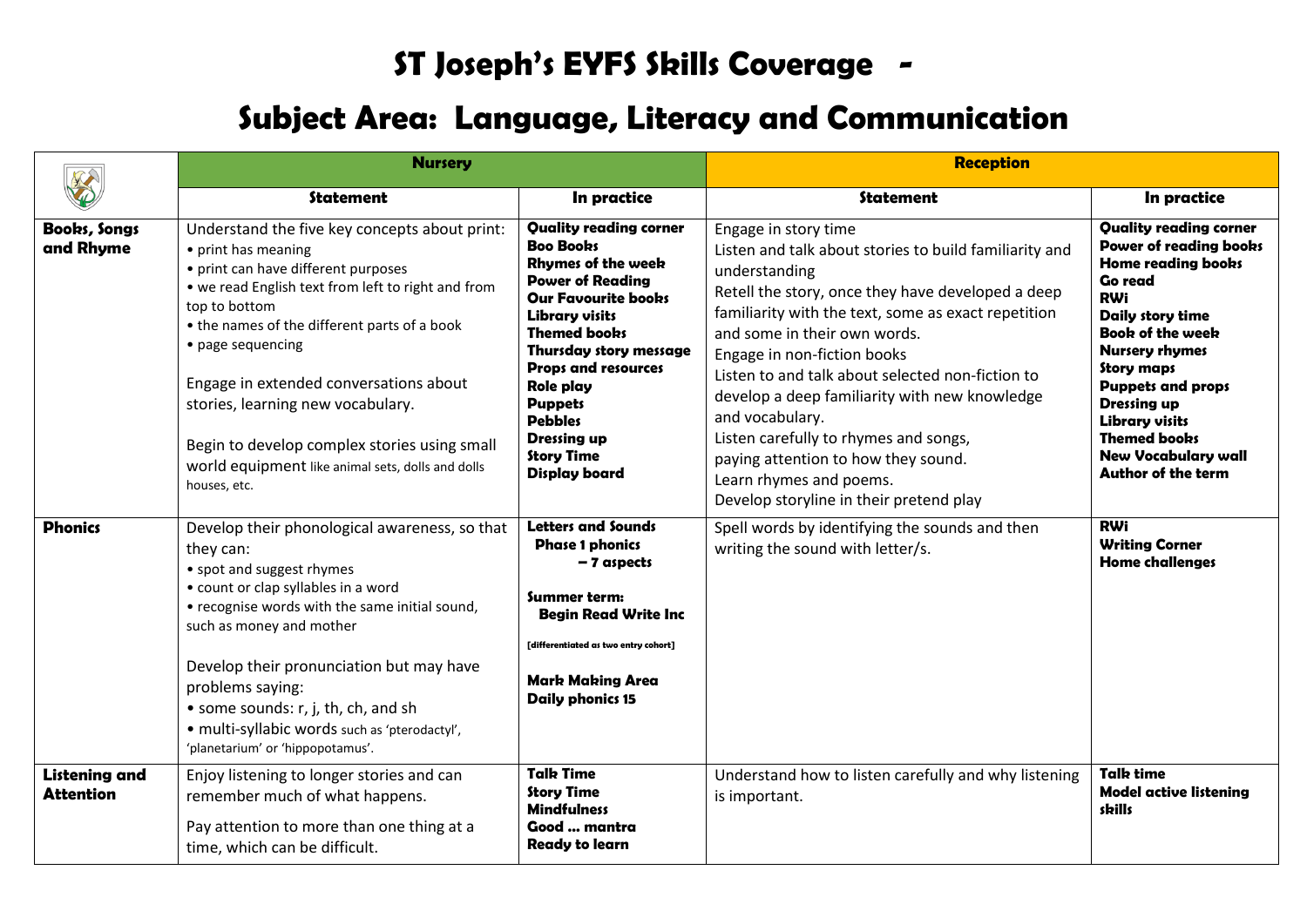|                                   | <b>Nursery</b>                                                                                                                                                                                                                                                                                                                                                                                                                                                                                                                                                                                                                                                                                                              |                                                                                                                                                                                                                                                                        | <b>Reception</b>                                                                                                                                                                                                                                                                                                                                                                                                                                                                                                                                          |                                                                                                                                                                                                                                                                                |
|-----------------------------------|-----------------------------------------------------------------------------------------------------------------------------------------------------------------------------------------------------------------------------------------------------------------------------------------------------------------------------------------------------------------------------------------------------------------------------------------------------------------------------------------------------------------------------------------------------------------------------------------------------------------------------------------------------------------------------------------------------------------------------|------------------------------------------------------------------------------------------------------------------------------------------------------------------------------------------------------------------------------------------------------------------------|-----------------------------------------------------------------------------------------------------------------------------------------------------------------------------------------------------------------------------------------------------------------------------------------------------------------------------------------------------------------------------------------------------------------------------------------------------------------------------------------------------------------------------------------------------------|--------------------------------------------------------------------------------------------------------------------------------------------------------------------------------------------------------------------------------------------------------------------------------|
|                                   | <b>Statement</b>                                                                                                                                                                                                                                                                                                                                                                                                                                                                                                                                                                                                                                                                                                            | In practice                                                                                                                                                                                                                                                            | <b>Statement</b>                                                                                                                                                                                                                                                                                                                                                                                                                                                                                                                                          | In practice                                                                                                                                                                                                                                                                    |
| <b>Communication</b><br>and Vocab | Use a wider range of vocabulary.<br>Sing a large repertoire of songs.<br>Know many rhymes, be able to talk about<br>familiar books, and be able to tell a long story.<br>Develop their communication but may<br>continue to have problems with irregular<br>tenses and plurals, such as 'runned' for 'ran',<br>'swimmed' for 'swam'.<br>Use longer sentences of four to six words.<br>Be able to express a point of view and to<br>debate when they disagree with an adult<br>or a friend, using words as well as actions.<br>Start a conversation with an adult or a friend<br>and continue it for many turns.<br>Use talk to organise themselves and their play:<br>"Let's go on a bus you sit there I'll be the driver." | <b>Talk Time</b><br><b>Adult modelling</b><br><b>WOW Moments</b><br><b>WOW words</b><br><b>Key Vocab</b><br><b>WellComm Assessment</b><br><b>Nursery songs</b><br><b>Music with Alison Hill</b><br><b>Carpet Time</b><br><b>Curiosity Cupboard</b><br>Sign of the Week | Learn new vocab Use new vocabulary through<br>the day.<br>Ask questions to find out more and to check<br>they understand what has been said to them.<br>Articulate their ideas and thoughts in well-<br>formed sentences.<br>Connect one idea or action to another using<br>a range of connectives.<br>Describe events in some detail.<br>Use talk to help work out problems and<br>organise thinking and activities, and to explain<br>how things work and why they might happen.<br>Develop social phrases<br>Use new vocabulary in different contexts. | <b>Adult modelling</b><br><b>Key Vocabulary Wall</b><br><b>Curiosity Corner</b><br><b>Introduce key</b><br>vocabulary linked with<br>lessons<br>Talk time<br><b>Talking partners</b><br>Questioning<br><b>Word Modelling</b><br><b>WellComm Assessment</b><br>Sign of the Week |
| <b>Understanding</b>              | Understand a question or instruction that has<br>two parts, such as: "Get your coat and wait at<br>the door".<br>Understand 'why' questions, like: "Why do<br>you think the caterpillar got so fat?"                                                                                                                                                                                                                                                                                                                                                                                                                                                                                                                        | Questioning hands and voice<br><b>Daily Questions</b><br>Talk with a friend                                                                                                                                                                                            |                                                                                                                                                                                                                                                                                                                                                                                                                                                                                                                                                           | <b>Talking partners</b>                                                                                                                                                                                                                                                        |